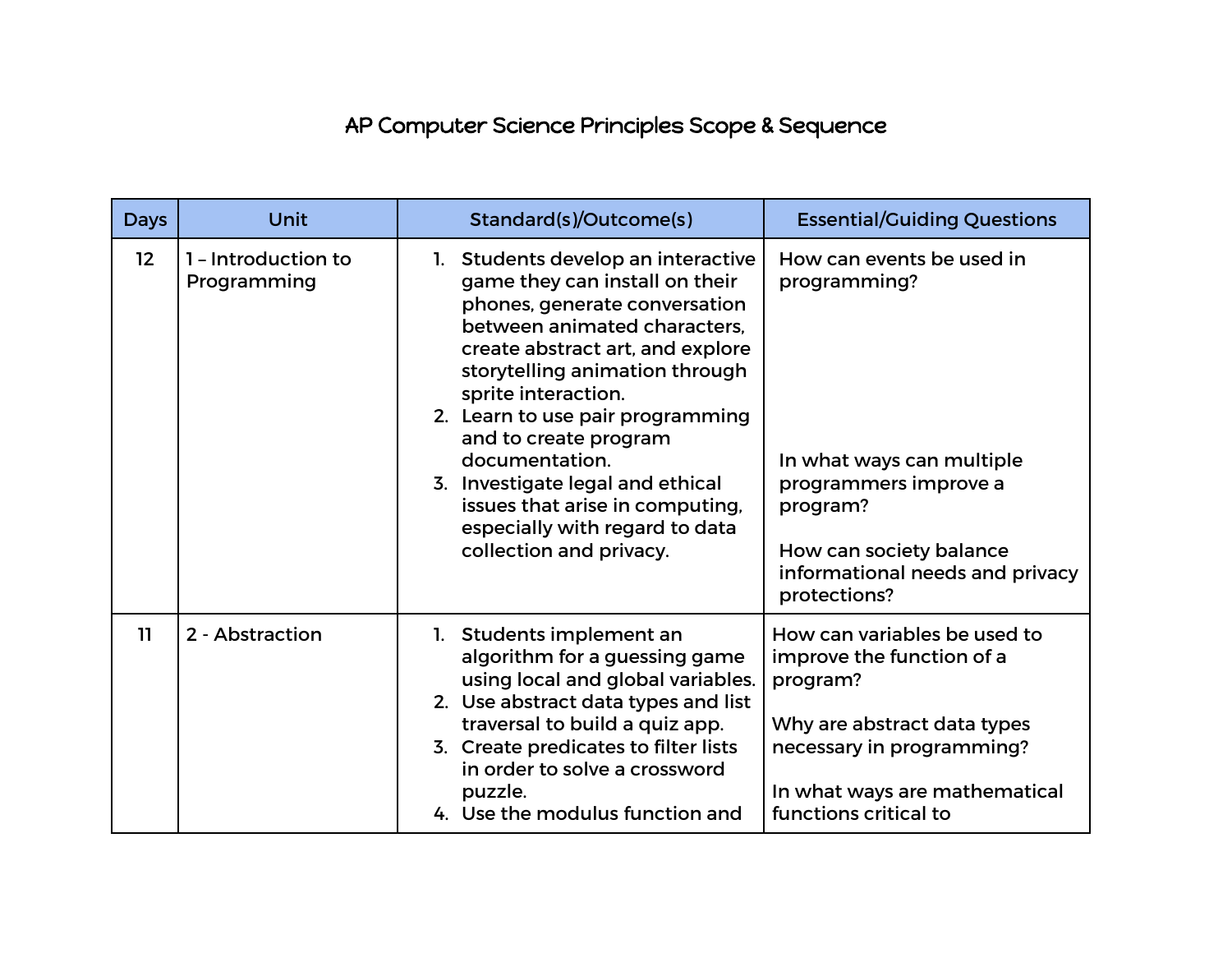|   |                                   | a higher order function to code<br>mathematical functions<br>5. Investigate the history, purpose,<br>laws, evolution and<br>enforcement of copyright.                                                                                                                           | programming?<br>What impact has the computer<br>had on copyright laws?                                                                                                                                                                                                 |
|---|-----------------------------------|---------------------------------------------------------------------------------------------------------------------------------------------------------------------------------------------------------------------------------------------------------------------------------|------------------------------------------------------------------------------------------------------------------------------------------------------------------------------------------------------------------------------------------------------------------------|
| 7 | 3 - Data Structures               | 1. Students explain complexity in<br>a variety of contexts (maze<br>navigation, fractal art, tic-tac-<br>toe).<br>2. Use nested abstract data types<br>and data I/O to develop a<br>contact list app.<br>3. Evaluate the beneficial and<br>harmful impacts of robots and<br>AI. | How can recursion be used to<br>simplify and improve<br>programming?<br>How does an abstract data type<br>in conjunction with constructors<br>manage complexity in<br>programming?<br>Do the benefits of advanced<br>technologies outweigh their<br>potential dangers? |
| 5 | <b>Practice AP Create</b><br>task | 1. Students create a project of<br>their own choosing as practice<br>for the AP Create Task.<br>2. Select and use a development<br>process<br>3. Plan and code their own<br>program.<br>4. Test their program for errors.<br>5. Write about the development<br>process.         | How can you apply and<br>showcase your knowledge of<br>programming?                                                                                                                                                                                                    |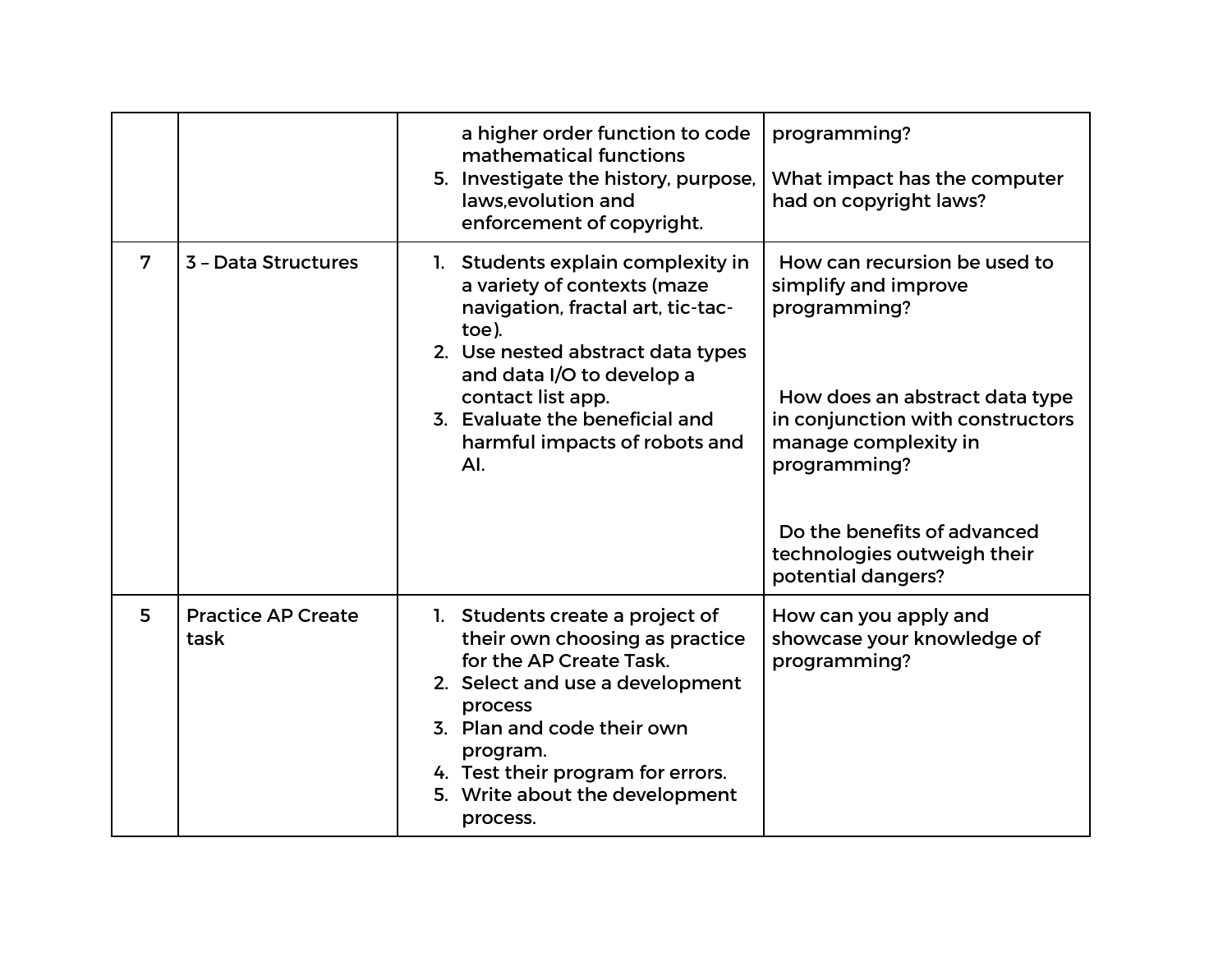|                 |                                          | 6. Acknowledge any code<br>developed by other people.                                                                                                                                                                                                                                                                                                                                                                                                      |                                                                                                                                                                                                                                                                         |
|-----------------|------------------------------------------|------------------------------------------------------------------------------------------------------------------------------------------------------------------------------------------------------------------------------------------------------------------------------------------------------------------------------------------------------------------------------------------------------------------------------------------------------------|-------------------------------------------------------------------------------------------------------------------------------------------------------------------------------------------------------------------------------------------------------------------------|
| 10 <sup>°</sup> | 4 - How the Internet<br>works            | 1. Students learn about how the<br>internet works.<br>2. The benefits and vulnerabilities<br>of fault-tolerant systems.<br>3. Cybersecurity practices such as<br>public key encryption and<br>individual level practices and<br>software to keep safe.<br>4. Digital data representation<br>including binary<br>representation.<br>5. Compression algorithms.<br>6. Consider the impact of the<br>internet on human<br>communication and the<br>workplace. | How do networks operate?<br>What elements make up<br>Cybersecurity?<br>How is information stored and<br>used in a computer system?<br>How does collaboration through<br>the internet affect communities?<br>What are the social implications<br>of online interactions? |
| 10 <sup>°</sup> | 5 - Algorithms and<br><b>Simulations</b> | 1. Students learn about program<br>efficiency through exploration<br>of the binary and linear search<br>algorithms.<br>2. Learn about sequential,<br>parallel, and distributed<br>computing and determine the<br>contexts in which each is most<br>useful.<br>3. Consider the contexts in which<br>simulation is useful and<br>implement a simple solution.                                                                                                | How do computers organize and<br>search through information?<br>How do programs do multiple<br>things at the same time?<br>How do computers do problem<br>solving?<br>How do computers process data?                                                                    |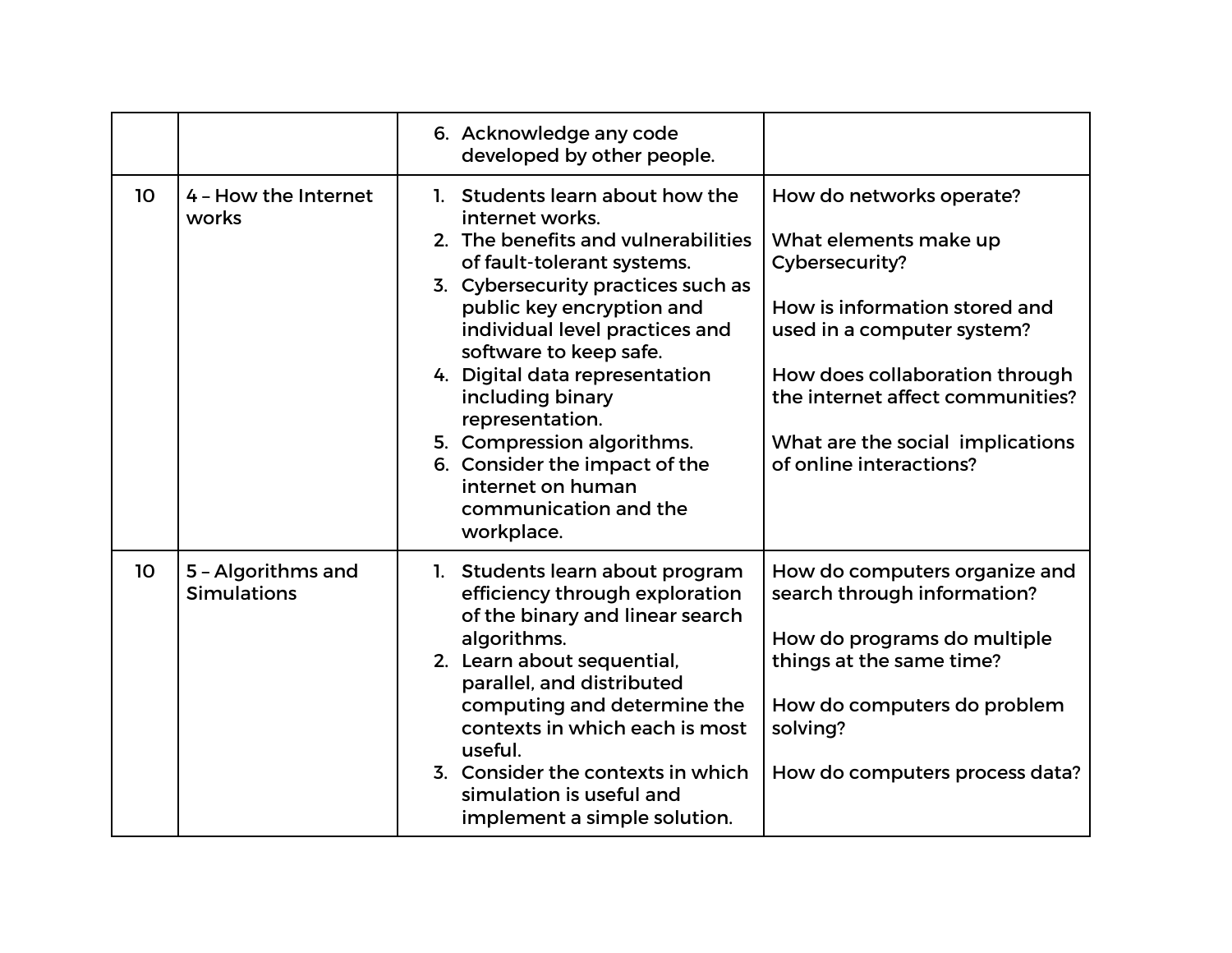|   |                                   | 4. Use Snap! Data tools to<br>generate knowledge from data.                                                                                                                                                                              |                                                                     |
|---|-----------------------------------|------------------------------------------------------------------------------------------------------------------------------------------------------------------------------------------------------------------------------------------|---------------------------------------------------------------------|
| 9 | <b>AP Create Task</b>             | 1. Students complete the AP<br>Create task. 12 hours in class.                                                                                                                                                                           | How can you apply and<br>showcase your knowledge of<br>programming? |
| 4 | 6 - How Computers<br><b>Work</b>  | 1. Building on their<br>understanding of abstraction<br>and the way computers store<br>data, students learn about the<br>computer system abstraction<br>hierarchy, with application<br>software on top and transistors<br>at the bottom. |                                                                     |
| 3 | 7 - Fractals and<br>Recursion     | 1. Students expand their<br>experience with recursion and<br>functional programming<br>through drawing projects that<br>use recursive commands.<br>mainly fractals                                                                       |                                                                     |
| 5 | 8 - Recursive<br><b>Functions</b> | 1. Students extend their<br>understanding of abstraction<br>and recursion through                                                                                                                                                        |                                                                     |